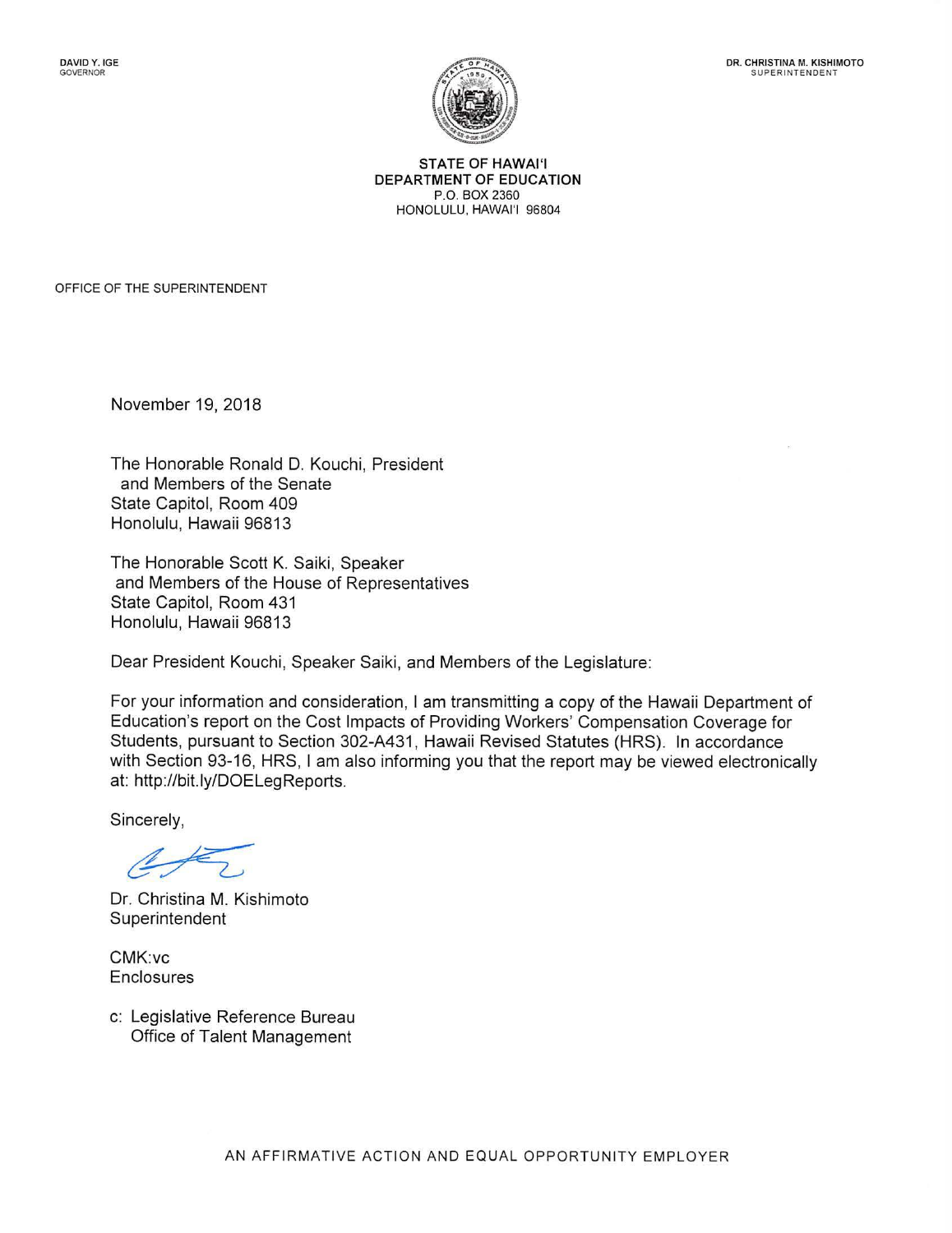

## State of Hawaii Department of Education

## **Cost Impacts of Providing Workers' Compensation Coverage for Students**

November 2018

**Section 302A-431, Hawaii Revised Statutes (HRS),** requires the Department of Education and the University of Hawai'i to submit a biennial report to the Governor and the Legislature prior to the convening of each regular session in the first year of each biennium that identifies the cost impacts to the State of providing workers' compensation coverage for students under sections 302A-430 and 302A-440, HRS.